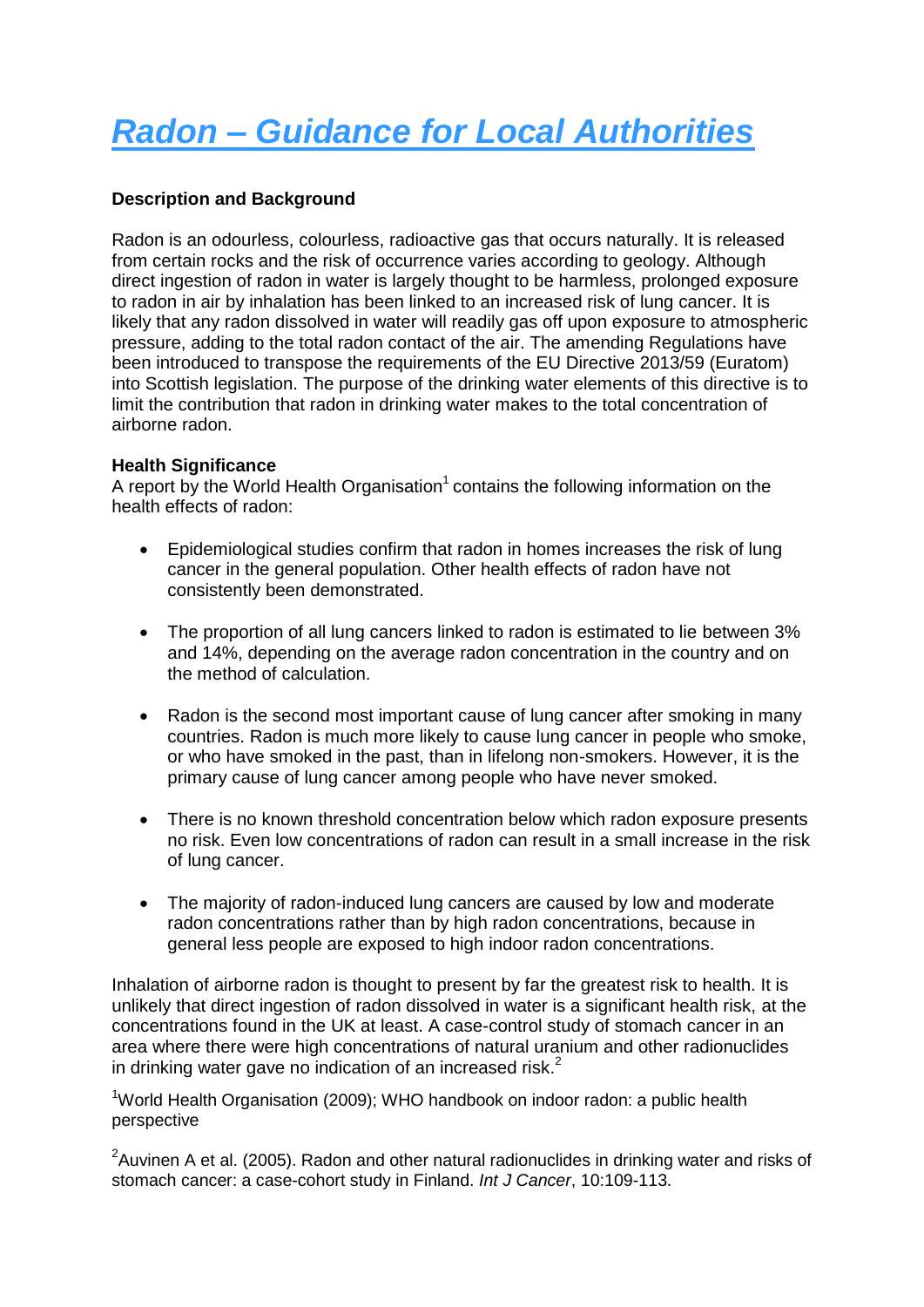## **Risk Assessment and Monitoring**

Monitoring for radon in Regulated private water supplies is required at the audit monitoring frequency, unless:

- a) evidence shows that the concentration of radon is likely to be stable and
- b) Scottish Ministers are satisfied that concentrations of radon, tritium and calculated indicative dose will remain below the PCV for each parameter.

Scottish Ministers will issue notices indicating those supplies that meet these criteria and need not be sampled. In practice, this will be for the following circumstances, where:

- 1) The supply is a surface water, or
- 2) The supply is not in an area with a known high risk for radon in air, or
- 3) The supply is a groundwater in a high risk area but the previous radon sample has shown the radon concentration to be less than half the PCV of 100 Bq/l.

Sampling for radon needs to be undertaken carefully and in accordance with the technique prescribed by the laboratory undertaking the analysis. With all methods care needs to be taken to ensure that as little radon as possible escapes from the water during the sampling process. In practice this means sampling from an appropriate location, minimising the amount of turbulence in the stream of water and leaving no headspace in the sample bottle. Radon has a half-life of 3.8 days, so a significant delay in a sample reaching a lab can mean that the results from analysis are artificially low.

#### **What if it fails?**

A "Parametric value" of 100 Bq/l has been set for radon in drinking water in Scotland. Although this is effectively the PCV, it serves primarily as a trigger for further investigation and advice. It is not a "failure" as such. An exceedence of the PCV of 100 Bq/l does not in itself automatically necessitate a requirement to install treatment. Action need only be taken if, following investigation, the supply is considered to be a risk to health.

A further "Action value" of 1000 Bq/l has been set. If a water sample contains radon above this concentration, immediate action must be taken to reduce concentrations of radon in water. Survey work indicates that it is unlikely that this concentration will be exceeded in Scottish private water supplies.

Where a sample exceeds the radon PCV of 100 Bq/l in a private water supply, and a resample confirms this to be a representative result, the local authority must undertake further investigation to identify the source of the high radon value.

Advice should be provided to the users of the supply, including the suggestion that they may wish to monitor radon in air concentrations within buildings. Advice to owners and users should include that:

- their water supply has been identified as a source of radon;
- radon is a naturally occurring gas that is released from certain rocks;
- radon is radioactive and prolonged exposure to radon by inhalation has been linked to increased instances of lung cancer;
- radon ingested directly within the water is unlikely to be a health issue itself, but this radon may contribute to the total amount of airborne radon within the building;
- radon in air monitoring within the buildings served by the supply may be appropriate;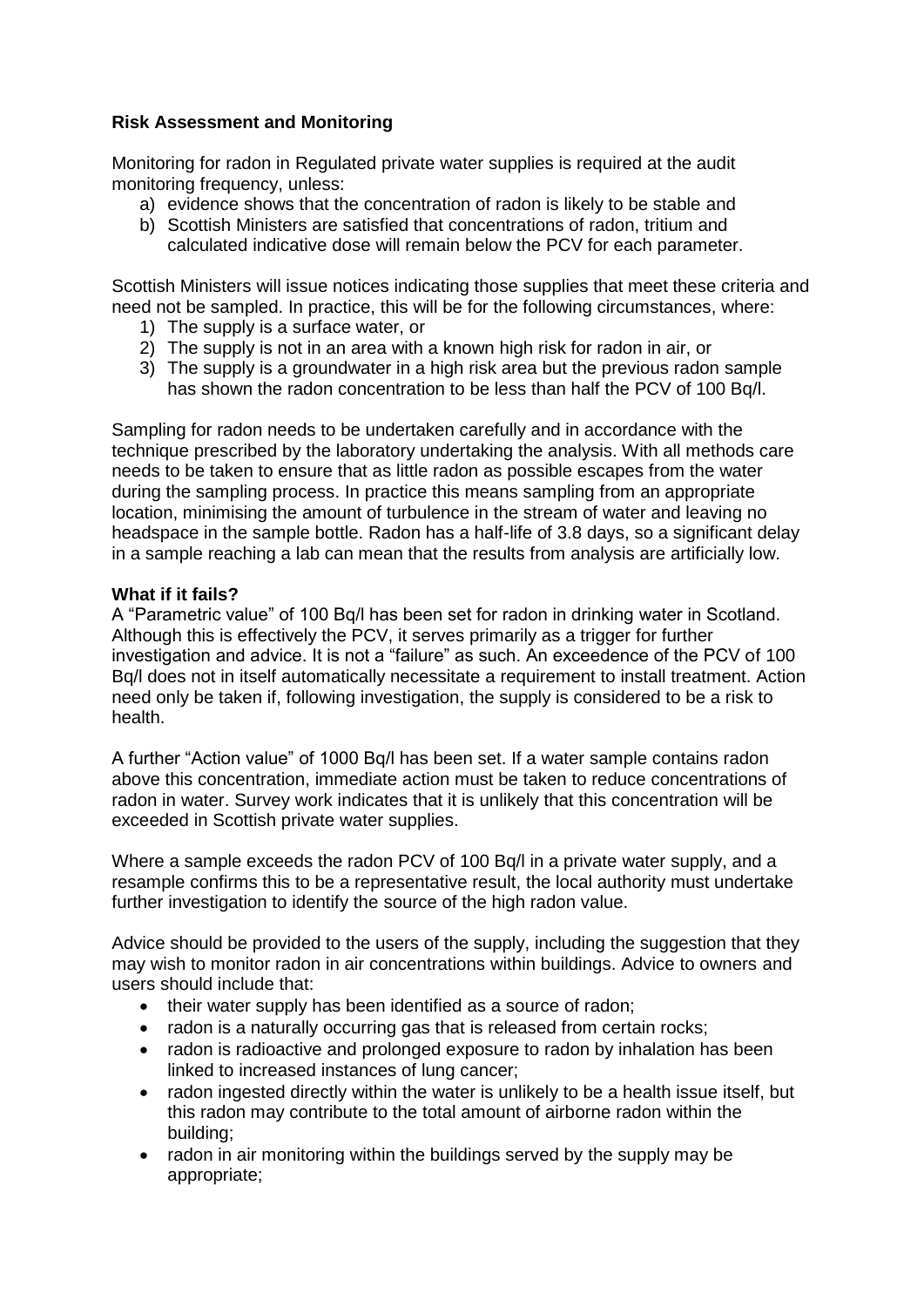• further information on radon may be obtained at<http://www.ukradon.org/>

If levels are significantly above 100 Bq/l it may be appropriate for the local authority to consult with the NHS Board to agree whether this advice needs to be modified, or additional measures are required. If radon in air monitoring is required, simple to use measurement kits may be ordered from Public Health England: <http://www.ukradon.org/information/measuringradon> . They cost approximately £50, including analysis. Measurement of radon in air involves placing small, inert, radon detectors in the property for a specified period, before sending these off for analysis.

#### **What if it is decided that action is required?**

#### **Options for resolving at source**

Radon is a gas and is relatively easy to remove from a water supply. Increasing the amount of turbulence and aeration the water receives at the source may significantly reduce the amount of radon present at the point where the water is consumed. In some supplies radon concentrations can vary with time, so care needs to be taken that any reduction measures are effective under all conditions.

#### **Treatment**

Aeration should probably be considered in that first instance for radon reduction, due to its simplicity and ease of control. Where necessary, removal rates can be enhanced via the use of special aeration towers with natural or forced air ventilation.

Radon can also be adsorbed onto GAC filters, which are available as simple cartridges and my therefore be suitable for point of use treatment, where this is appropriate. These will need to be periodically replaced, with the replacement interval depending upon the flow rate and concentration of radon in the water. Clearly, careful monitoring will be required, which may prove difficult on a private water supply. Care may be needed in disposal of spent filters as they will have accumulated radon. This is an additional drawback of adsorption treatment.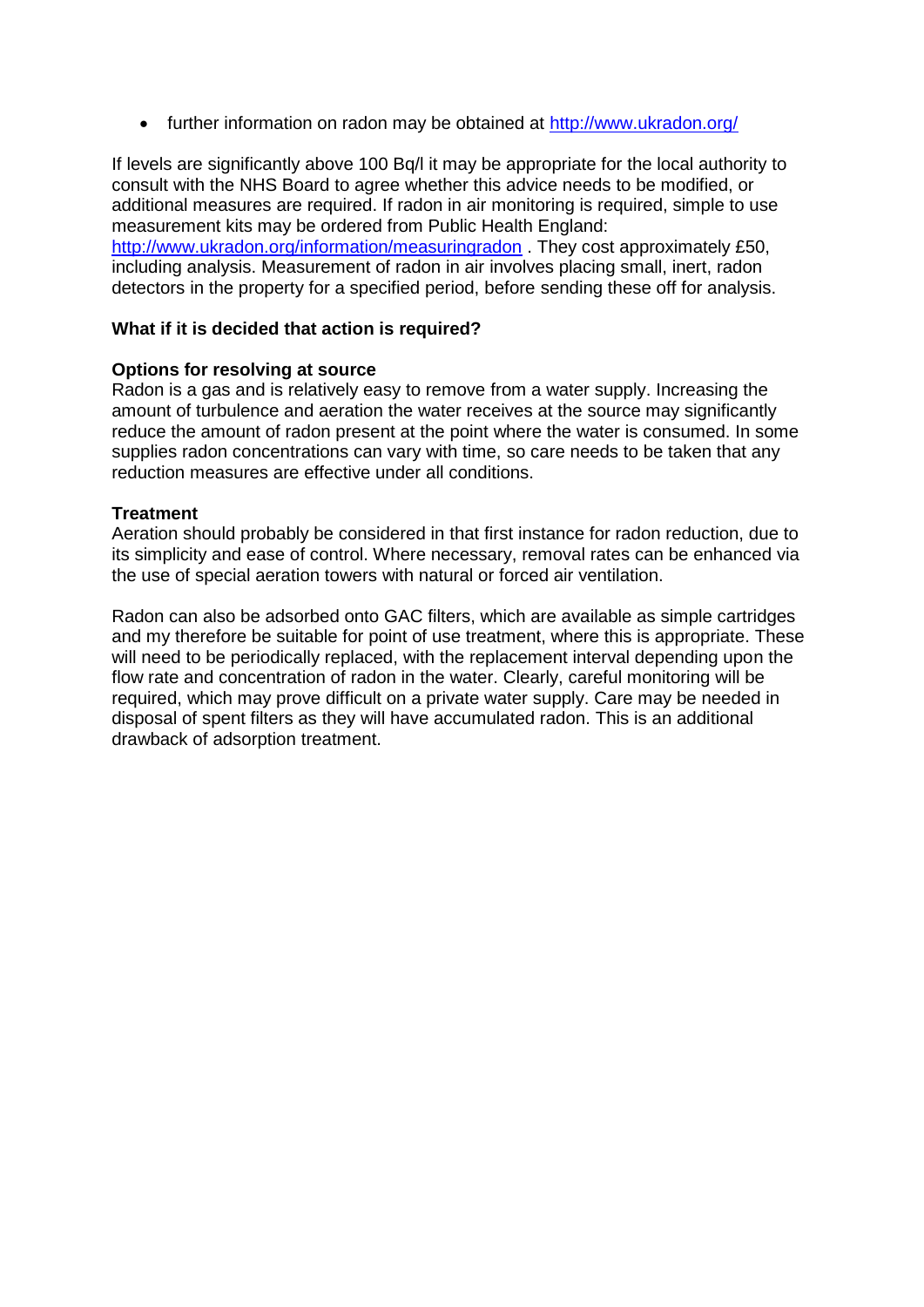# *Radon – What You Need to Know – FAQ*

#### **What is radon?**

Radon is a colourless, odourless radioactive gas. It is formed by the radioactive decay of the small amounts of uranium that occur naturally in all rocks and soils. Some rocks and soils contain more uranium than others.

Where it is present, most radon is found in air, but a small amount can be dissolved in water. When the water comes into contact with air, the radon naturally gasses off into the atmosphere. In some areas of Scotland, radon is found at higher levels due of the type of rock under the ground.

Exposure to radon in air can increase the risk of developing certain types of cancer.

#### **Why is the sampling being done?**

There is new Scottish legislation which has been introduced to comply with an EU Directive on radiation. The legislation compels local authorities to test for radon in private water supplies where it could increase risk by significantly adding to the amount of radon already present in the air. Local authorities have made every effort to ensure that only the supplies most at risk have to be tested.

Initial research and sampling has been taken across Scotland to determine where there is an increased level of radon in water.

#### **Who pays for the sampling?**

Every effort has been made to minimise the numbers of water supplies that need to be sampled. Where sampling is required it becomes part of the regulatory sampling programme for that supply, and the cost must be borne by the person responsible for that supply.

#### **Risk Assessments**

Your local authority will risk assess all the private water supplies in its area to exclude all supplies which are not at risk. This includes areas where the rocks and soil produce little radon, and water sources which are exposed to the air prior to consumption, enabling any radon to escape.

#### **What happens if my supply is assessed as at risk?**

If the risk assessment shows that there may be a risk from your water – because of the underlying rock type and the way you obtain your water (e.g. from a borehole) – a sample will be taken to find out how much (if any) radon is present in your water supply. It does not mean there is a problem with your supply, and you should continue to use your water as normal.

#### **What happens after the sample is taken?**

Your sample will be sent for analysis by a specialist laboratory and your local authority will contact you with the results when they receive them. They will let you know if any radon is present in the sample and what you should do next. If radon concentrations are low, the supply will not need to be sampled again for five years.